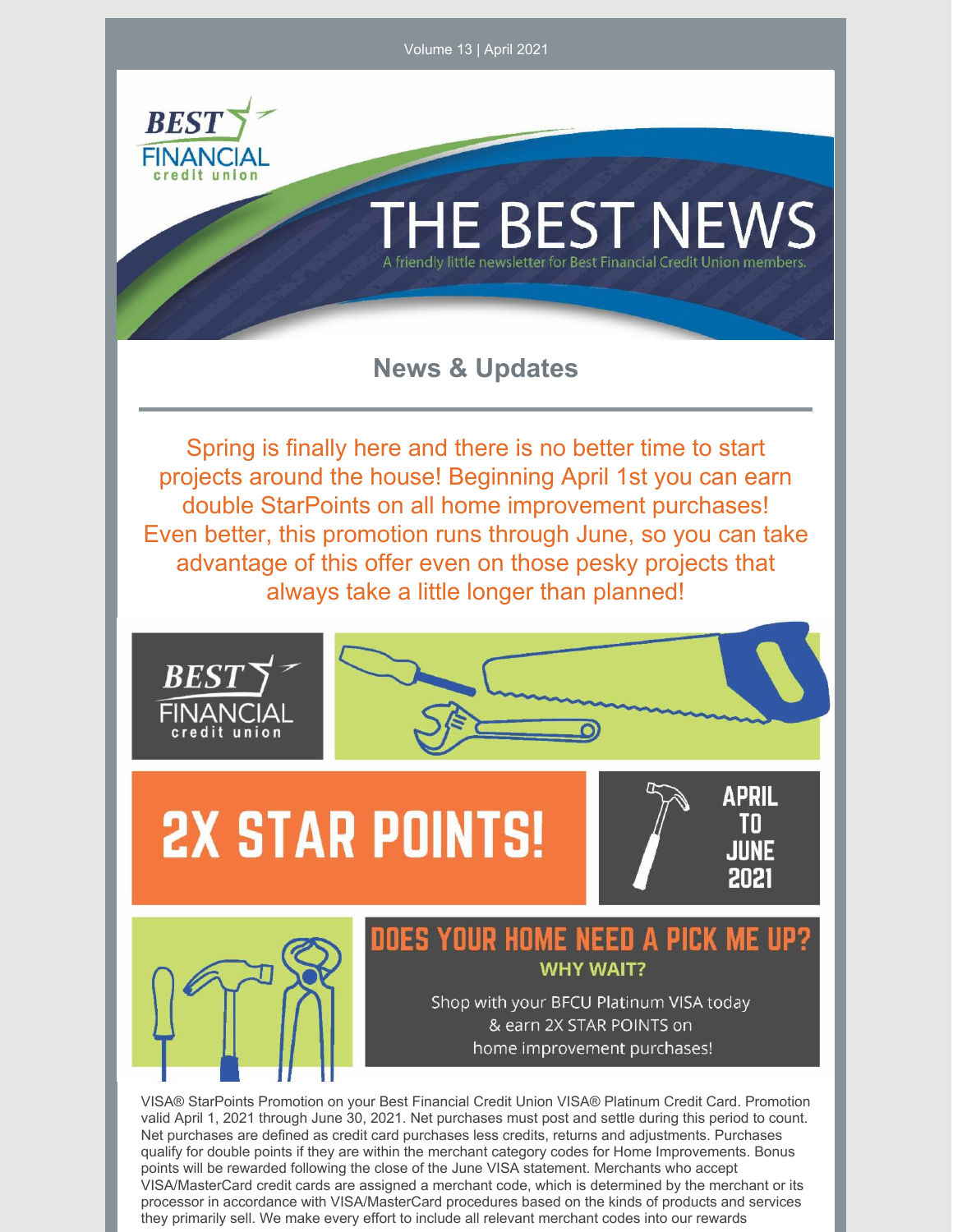categories. However, even though the merchant or some of the items that it sells may appear to fit within a rewards category, the merchant may not have a merchant code in that category. When this occurs, purchases with that merchant will not qualify for rewards offers on purchases. Purchases submitted through a third-party payment account, mobile/wireless card readers, online/mobile digital wallets or similar technology will not qualify in a rewards category if the technology is not set up to process the purchase in that specific rewards category. Best Financial Credit Union is not responsible if merchant codes do not match the merchant category codes selected for rewards. Star Points, including the double points, do not expire. Star Points may be redeemed for merchandise, travel, gift cards, etc. at www.starpointsplus.com. Please contact the Credit Union with any questions. Other restrictions may apply. Federally insured by the NCUA.



\*APR= Annual Percentage Rate. No purchase necessary. Spring into Savings promotion valid April 1 – 30, 2021. Promotion entitles borrower to receive 1% off their qualifying rate, or a 1% reduction in their current rate (for refinances). Borrower will receive whichever rate is better. Rate with discount shall not go below floor rate of 1.99% APR. Loan term must be a minimum of 24 months. See a BFCU Member Service Representative for full details. Promotion valid on auto, motorcycle, recreational vehicles, and boat loans. Not valid on loans currently held at BFCU. Valid on refinances from external financial institutions. Application and membership with BFCU required; see Credit Union eligibility requirements. Applicants will be served on a first come, first serve basis. All loans are on approved credit and normal underwriting guidelines. All rates, terms and conditions are subject to change at any time



## **Scholarship Applications DUE: April 9, 2021!!**

Details may be found by clicking this link!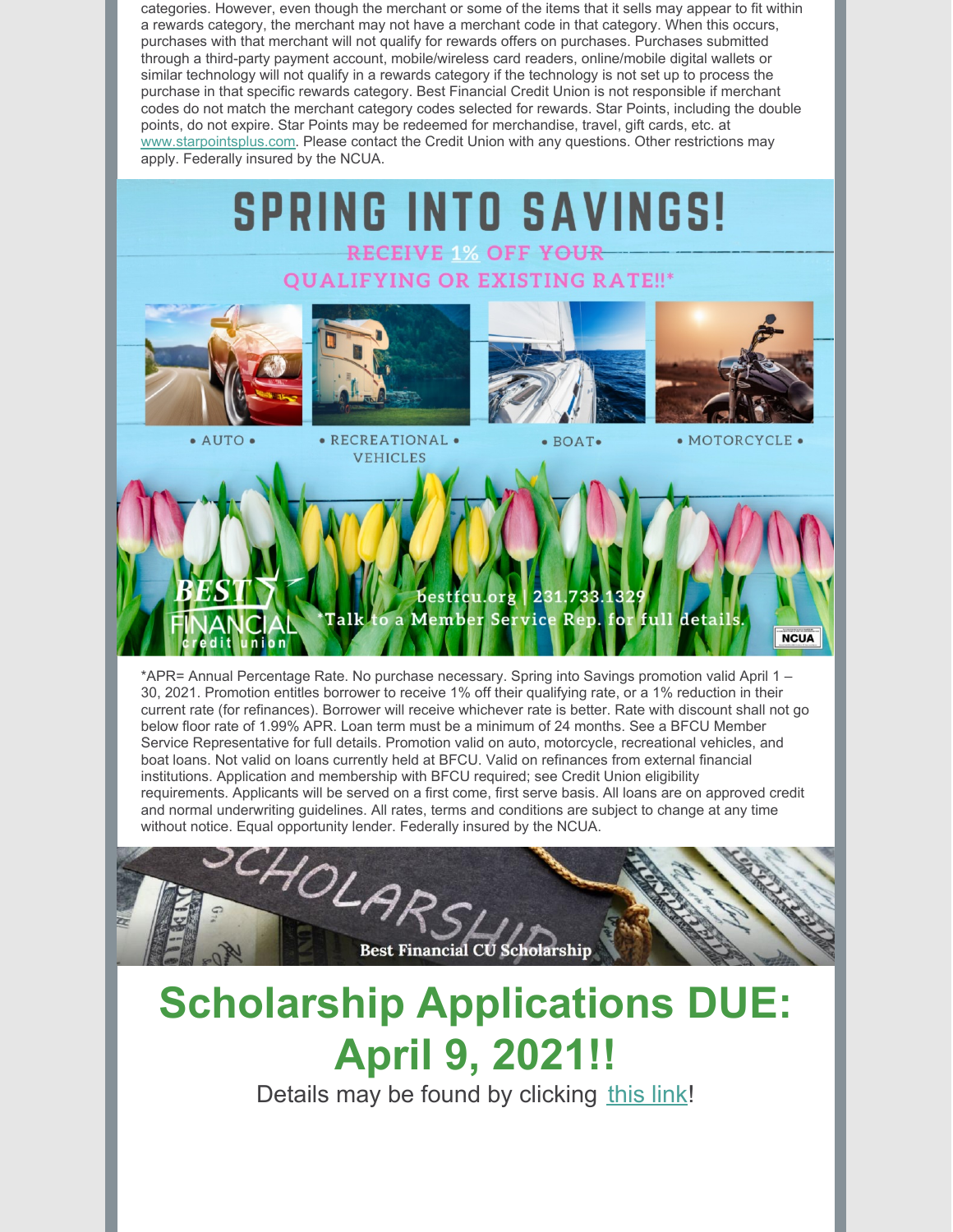

#### **EduCash Applications DUE: April 16, 2021!!**

Details may be found by clicking this link!

# BE A **EREDIT UNION SAVER** &<br>YOUR SAVINES WILL **NEVER GO EXTINET**

### April is Youth Month!

The Credit Union is hosting a coloring contest for our Youth Members. We mailed out a copy of the coloring page. If you did not receive it, please click here to print a copy or pick one up at either branch location. All coloring pages need to be submitted in person, or by text to 231.375.8003 by the end of the day **April 30, 2021**.



The staff will then vote on their favorite and the winner will receive a *gift basket*!



#### Save the Date:

#### **Annual Meeting:**

• The Annual Meeting will be held virtually via Zoom on Monday, **April 26, 2021 at 6 PM**.

- Please RSVP to **marketingdept@bestfcu.org** in order to be sent the Zoom link.

Board Members Shelley Peets and Taylor Adams are up for re-election this year.